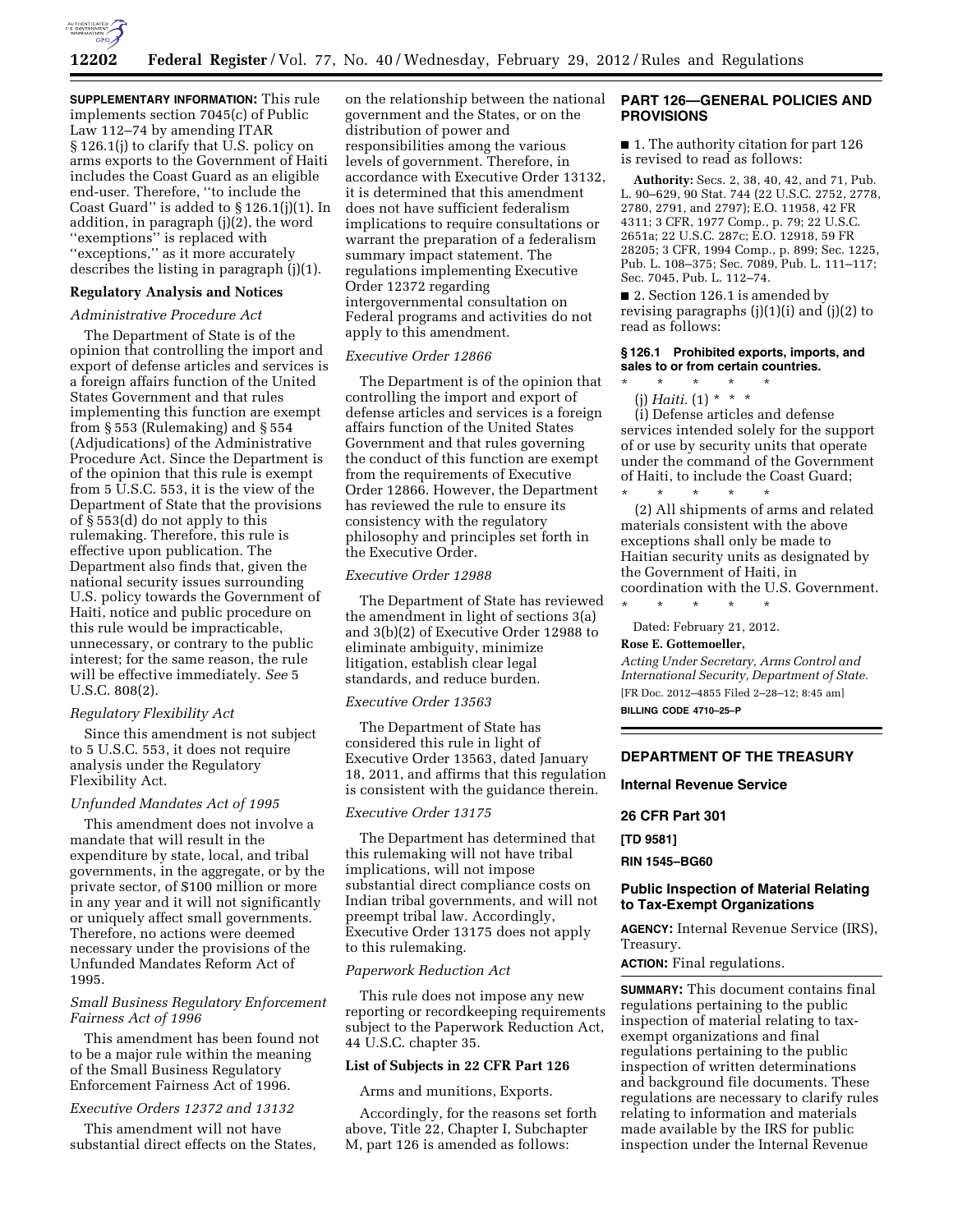Code (Code). The final regulations affect certain organizations exempt from Federal income tax, organizations that were exempt but are no longer exempt from Federal income tax, and organizations that were denied taxexempt status.

**DATES:** *Effective Date:* These regulations are effective on February 29, 2012.

### **FOR FURTHER INFORMATION CONTACT:**

Mary Ellen Keys, (202) 622–4570 (not a toll-free number).

#### **SUPPLEMENTARY INFORMATION:**

### **Background**

This document contains amendments to the Procedure and Administration Regulations (26 CFR part 301). Section 6104(a) of the Code relates to information pertaining to tax-exempt organizations made available by the IRS for public inspection. Section 6110 of the Code relates to information pertaining to written determinations made publicly available by the IRS.

These final regulations amend §§ 301.6104(a)–1(i) and 301.6110–1(a) to eliminate the portions of the previous regulations that the United States Court of Appeals for the District of Columbia Circuit, in *Tax Analysts* v. *IRS,* 350 F.3d 100 (D.C. Cir. 2003), held violated section 6110 of the Code. Prior to the *Tax Analysts* decision, the IRS relied on those regulations to withhold letter rulings denying or revoking tax-exempt status from public inspection under section 6110. In accordance with the *Tax Analysts* decision, the IRS now makes those letter rulings available for public inspection pursuant to section 6110. These final regulations also update § 301.6104(a)–1 to conform to other current laws and administrative practices.

The final regulations affect organizations exempt from Federal income tax under section 501(a) or section 527, organizations that were exempt but are no longer exempt from Federal income tax, and organizations that were denied tax-exempt status.

A notice of proposed rulemaking (REG–116215–07) was published in the **Federal Register** (72 FR 45394–01) on August 14, 2007. One comment was received from the public in response to the notice of proposed rulemaking. This comment was considered and is available for public inspection at *[www.regulations.gov](http://www.regulations.gov)* or upon request. No public hearing was requested or held. In this Treasury decision, the proposed regulations are adopted as revised in this preamble.

## **Summary of Comment and Explanation of Changes Made to the Proposed Regulation**

The comment suggested that the proposed revisions did not accomplish the objective stated in the summary to the notice of proposed rulemaking, because § 301.6110–1(a) was not changed. The comment urged that § 301.6110–1(a) be revised to delete everything after the sentence that concludes ''section 6104,'' which immediately precedes the portion of the regulation that the court held violated the statute in *Tax Analysts.* The comment further suggested that, because no changes were made to the section 6110 regulations, paragraph (f) of § 301.6104(a)–1 should be revised to reflect the decision in *Tax Analysts.* In response to the comment, paragraph (f) of § 301.6104(a)–1 is revised to explain that negative determinations issued to organizations that applied for an exemption from Federal income tax are included among the written determinations that are made available under section 6110. No changes were made to § 301.6110–1(a) in response to the comment because the language in the notice of proposed rulemaking and these final regulations already is consistent with the substance of the comment.

These final regulations also include minor, nonsubstantive revisions that vary from the text of the proposed regulations. Paragraph (a) of § 301.6104(a)–1 of these final regulations is revised to make clear that, in the past, some applications were destroyed and therefore are not available for inspection. Paragraph (c)(4) of § 301.6104(a)–1 of these final regulations is revised to include among the information pertaining to an organization's status that is open to public inspection under section 6104(a) any letter or document issued by the IRS relating to exempt operating foundation status under section 4940(d)(2). Also, because the IRS no longer issues advance and final rulings, the reference to ''final determination letter'' in § 301.6104(a)–1(c)(4) is revised to read ''determination letter.''

#### **Special Analyses**

It has been determined that these final regulations are not a significant regulatory action as defined in Executive Order 12866, as supplemented by Executive Order 13563. Therefore, a regulatory assessment is not required. It has also been determined that section 553(b) of the Administrative Procedure Act (5 U.S.C. chapter 5) does not apply to these regulations and, because these regulations do not include a collection of information, the Regulatory Flexibility Act (5 U.S.C. chapter 6) does not apply. Therefore, a regulatory flexibility analysis is not required. Pursuant to section 7805(f) of the Code, the notice of proposed rulemaking preceding these final regulations was submitted to the Chief Counsel for Advocacy of the Small Business Administration for comments on its impact on small businesses.

#### **Drafting Information**

The principal author of these final regulations is Mary Ellen Keys, Office of the Associate Chief Counsel (Procedure & Administration).

### **List of Subjects in 26 CFR Part 301**

Employment taxes, Estate taxes, Excise taxes, Gift taxes, Income taxes, Penalties, Reporting and recordkeeping requirements.

### **Adoption of Amendments to the Regulations**

Accordingly, 26 CFR part 301 is amended as follows:

## **PART 301—PROCEDURE AND ADMINISTRATION**

■ **Paragraph 1.** The authority citation for part 301 continues to read as follows:

**Authority:** 26 U.S.C. 7805\* \* \*

■ **Par. 2.** § 301.6104(a)–1 is revised to read as follows:

### **§ 301.6104(a)–1 Public inspection of material relating to tax-exempt organizations.**

(a) *Applications for exemption from Federal income tax, applications for a group exemption letter, and supporting documents.* If the Internal Revenue Service determines that an organization described in section 501(c) or section 501(d) is exempt from Federal income tax for any taxable year, the application upon which the determination is based, together with any supporting documents, shall be open to public inspection. Such applications and supporting documents shall be open for public inspection even after any revocation of the Internal Revenue Service's determination that the organization is exempt from Federal income tax. In the past, some applications were destroyed and therefore are not available for inspection. For purposes of determining the availability for public inspection, a claim for exemption from Federal income tax filed to re-establish exempt status after denial thereof under the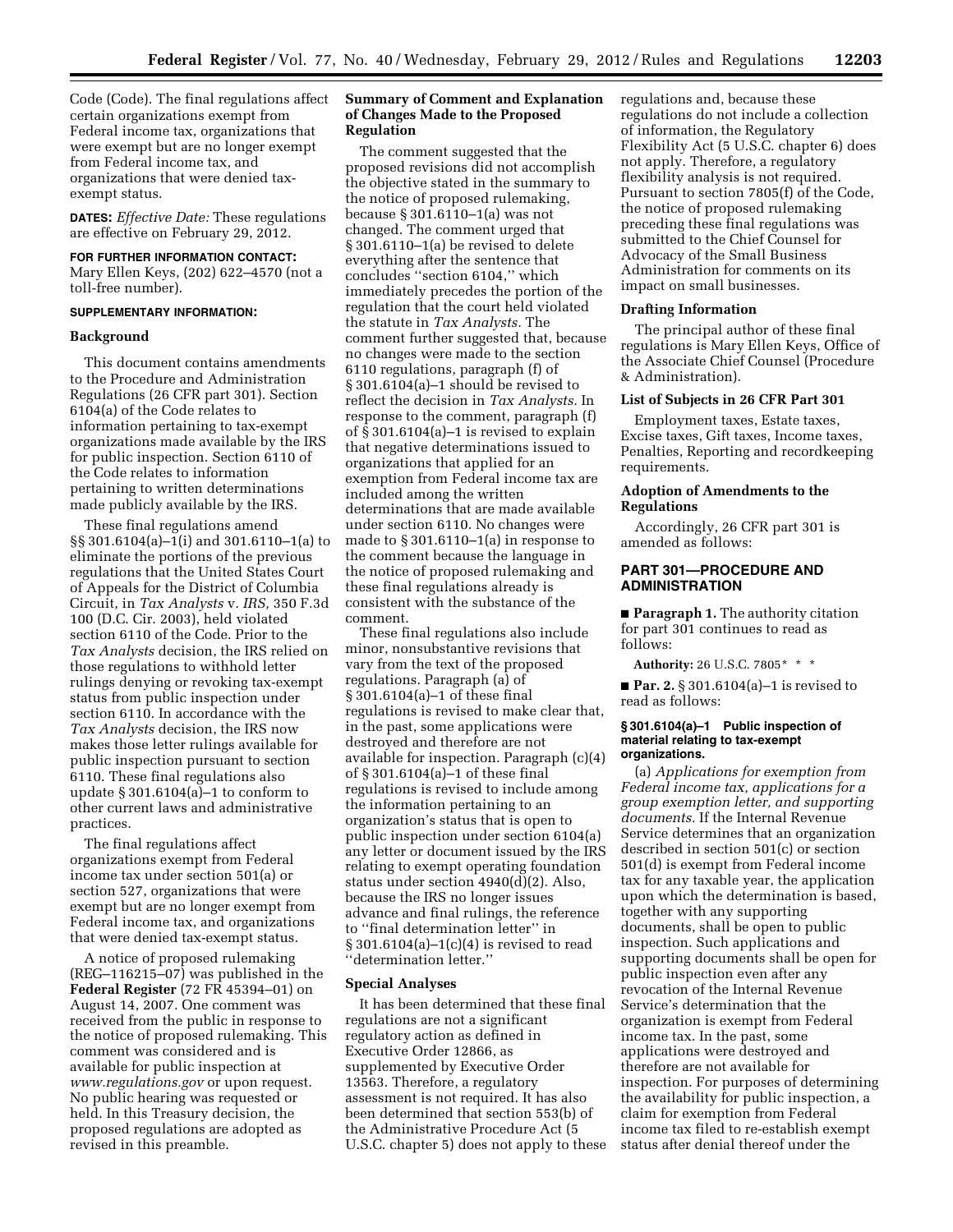provisions of section 503 or 504 (as in effect on December 31, 1969), or under the corresponding provisions of any prior revenue law, is considered an application for exemption from Federal income tax.

(b) *Notices of status filed by political organizations.* If, in accordance with section 527(i), an organization notifies the Internal Revenue Service that it is a political organization as described in section 527, exempt from Federal income tax for any taxable year, the notice of status filed by the political organization shall be open to public inspection.

(c) *Letters or documents issued by the Internal Revenue Service with respect to an application for exemption from Federal income tax.* If an application for exemption from Federal income tax is filed with the Internal Revenue Service after October 31, 1976, and is open to public inspection under paragraph (a) of this section, then any letter or document issued to the applicant by the Internal Revenue Service that relates to the application is also open to public inspection. For rules relating to when a letter or document is issued, see § 301.6110–2(h). Letters or documents to which this paragraph (c) applies include, but are not limited to—

(1) Favorable rulings and determination letters, including group exemption letters, issued in response to applications for exemption from Federal income tax;

(2) Technical advice memoranda issued with respect to the approval, or subsequent approval, of an application for exemption from Federal income tax;

(3) Letters issued in response to an application for exemption from Federal income tax (including applications for a group exemption letter) that propose a finding that the applicant is not entitled to be exempt from Federal income tax, if the applicant is subsequently determined, on the basis of that application, to be exempt from Federal income tax; and

(4) Any letter or document issued by the Internal Revenue Service relating to an organization's status as an organization described in section 509(a), 4940(d)(2), 4942(j)(3), or 4943(f), including a determination letter that the organization is or is not a private foundation.

(d) *Requirement of exempt status.* An application for exemption from Federal income tax (including applications for a group exemption letter), supporting documents, and letters or documents issued by the Internal Revenue Service that relate to the application shall not be open to public inspection before the organization is determined, on the basis

of that application, to be exempt from Federal income tax for any taxable year. If an organization is determined to be exempt from Federal income tax for any taxable year, these materials shall not be withheld from public inspection on the basis that the organization is subsequently determined not to be exempt for any other taxable year.

(e) *Documents included in the term ''application for exemption from Federal income tax.''* For purposes of this section—

(1) *Prescribed application form.* If a form is prescribed for an organization's application for exemption from Federal income tax, the application includes the form and all documents and statements that the Internal Revenue Service requires to be filed with the form, any amendments or revisions to the original application, or any resubmitted applications where the original application was submitted in draft form or was withdrawn. An application includes an application for reinstatement of tax-exempt status after an organization's tax-exempt status has been revoked pursuant to section 6033(j). An application submitted in draft form or an application submitted and later withdrawn is not considered an application.

(2) *No prescribed application form.* If no form is prescribed for an organization's application for exemption from Federal income tax, the application includes the submission by letter requesting recognition of tax exemption and any statements or documents as prescribed by Revenue Procedure 2011–9, IRB 2011–2 (January 10, 2011), or any successor guidance describing procedures for application for exempt status pursuant to section 501 and section 521 of the Internal Revenue Code. See § 601.601(d)(2)(ii)(*b*).

(3) *Application for a Group Exemption Letter.* The application for a group exemption letter includes the letter submitted by or on behalf of subordinate organizations that seek exempt status pursuant to a group exemption letter and any statements or documents as prescribed by Revenue Procedure 80–27, 1980–1 CB 677 (June 20, 1980), and any successor guidance. See § 601.601(d)(2)(ii)(*b*).

(4) *Notice of status filed under section 527(i).* For purposes of this section, documents included in the term ''notice of status filed under section 527(i)'' include—

(i) Form 8871, ''Political Organization Notice of Section 527 Status;''

(ii) Form 8453–X, ''Declaration of Electronic Filing of Notice of Section 527 Status;'' and

(iii) Any other additional forms or documents that the Internal Revenue Service may prescribe.

(f) *Material open to public inspection under section 6110.* Under section 6110, certain written determinations, including negative determinations issued to organizations that applied for an exemption from Federal income tax, issued by the Internal Revenue Service are made available for public inspection. Section 6110 does not apply, however, to material that is open to public inspection under section 6104. See sections 6104(a)(1) and 6110(l)(1).

(g) *Supporting documents defined.*  For purposes of this section, ''supporting documents,'' with respect to an application for exemption from Federal income tax, means any statement or document not described in paragraph (e) of this section that is submitted by the organization or group in support of its application prior to a determination described in paragraph (a) of this section. Items submitted in connection with an application in draft form, or with an application submitted and later withdrawn, are not supporting documents. There are no supporting documents with respect to Notices of Status filed by political organizations.

(h) *Statement of exempt status.* For efficient tax administration, the Internal Revenue Service may publish, in paper or electronic format, the names of organizations currently recognized as exempt from Federal income tax, including organizations recognized as exempt from Federal income tax under particular paragraphs of section 501(c) or section 501(d). In addition to having the opportunity to inspect material relating to an organization exempt from Federal income tax, a person may request a statement, or the Internal Revenue Service may disclose, in response to or in anticipation of a request, the following information—

(1) The subsection and paragraph of section 501 (or the corresponding provision of any prior revenue law) under which the organization or group has been determined, on the basis of an application open to public inspection, to qualify for exemption from Federal income tax; and

(2) Whether an organization or group is currently recognized as exempt from Federal income tax.

(i) *Publication of non-exempt status.*  (1) For publication of the notice of the revocation of a determination that an organization is described in section 501(c)(3), see section 7428(c).

(2) For publication of a list including any organization the tax exemption of which is revoked for failure to file